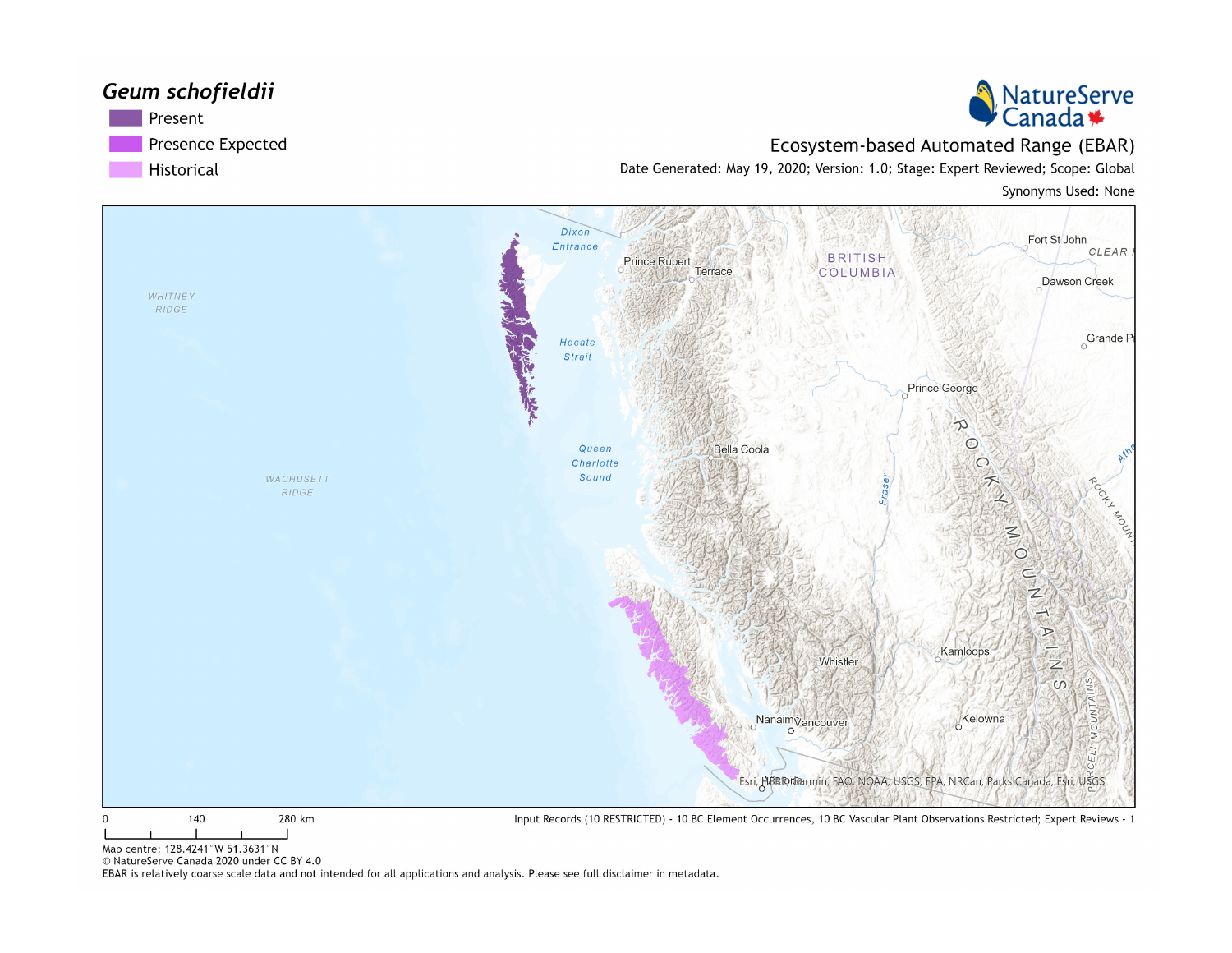

# **Ecosystem-based Automated Range (EBAR) Metadata**

# Species

| <b>National Scientific Name:</b> | Geum schofieldii                    |
|----------------------------------|-------------------------------------|
| <b>National English Name:</b>    | <b>Queen Charlotte Avens</b>        |
| <b>National French Name:</b>     | Benoîte de Schofield                |
| Element National ID:             | 249507                              |
| <b>Element Global ID:</b>        | 159635 (go to NatureServe Explorer) |
| <b>Element Code:</b>             | PDROSOSOLO                          |
| <b>Endemism Type:</b>            | Y                                   |

### Rank/Status

| <b>Global Rank:</b>                            | G3 (reviewed January 05, 2019) |
|------------------------------------------------|--------------------------------|
| National Rank (Canada):                        | N3 (reviewed 2019)             |
| <b>Subnational Ranks (Canada):</b>             | $BC = S3$                      |
| <b>National Rank (United States):</b>          | <b>None</b>                    |
| <b>Subnational Ranks (United States): None</b> |                                |
| National Rank (Mexico):                        | <b>None</b>                    |
| <b>Subnational Ranks (Mexico):</b>             | <b>None</b>                    |
| Canadian SARA Status:                          | <b>None</b>                    |
| <b>Canadian COSEWIC Status:</b>                | <b>None</b>                    |
| US ESA Status:                                 | <b>None</b>                    |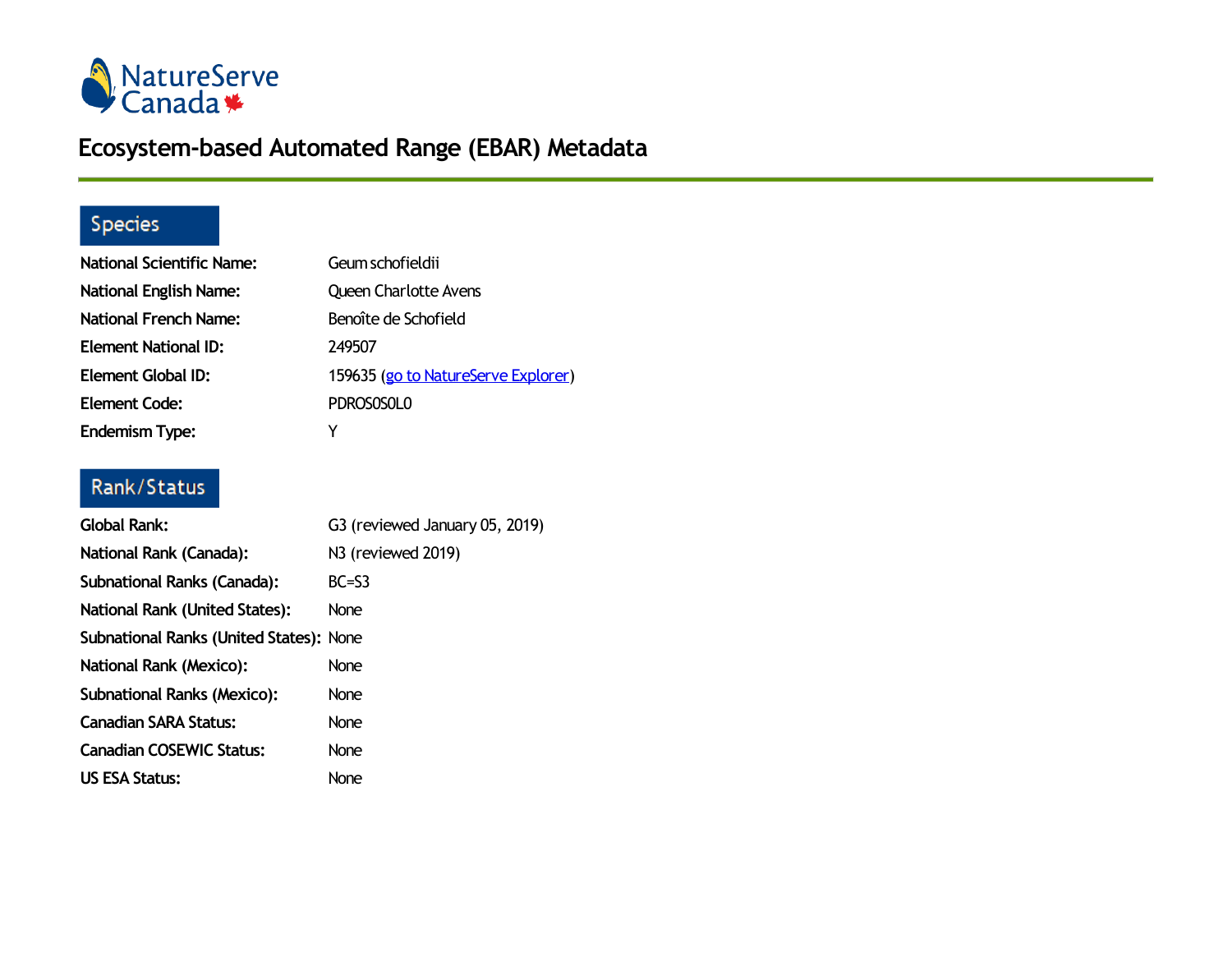# Range Map

| <b>Date Generated:</b>       | May 19, 2020                                                                                                                                                                                                                 |
|------------------------------|------------------------------------------------------------------------------------------------------------------------------------------------------------------------------------------------------------------------------|
| <b>Version:</b>              | 1.0                                                                                                                                                                                                                          |
| Stage:                       | <b>Expert Reviewed</b>                                                                                                                                                                                                       |
| Scope:                       | Global                                                                                                                                                                                                                       |
| Metadata:                    | Primary Species Name - Geum schofieldii (Flora of North America Editorial Committee, 2014)<br>Input Records (10 RESTRICTED) - 10 BC Element Occurrences, 10 BC Vascular Plant Observations Restricted; Expert<br>Reviews - 1 |
| <b>Comments:</b>             | None                                                                                                                                                                                                                         |
| Disclaimer:                  | Please review our methods document before using EBAR.                                                                                                                                                                        |
|                              | EBAR range data are relatively coarse scale and appropriate for screening and education purposes, but are not intended<br>for all types of applications and analysis.                                                        |
|                              | The absence of data in any geographic areas does not necessarily mean that a species is not present.                                                                                                                         |
|                              | An ecoshape with a presence value does not necessarily mean that a species is present throughout the entire geographic<br>area.                                                                                              |
| <b>Presence Definitions:</b> | Present - the species is found within the ecoshape based on species observation data, Element Occurrences, Source<br>Features, Canadian Federal Critical Habitat, or expert opinion.                                         |
|                              | Presence Expected - expert opinion the species may be present, or the ecoshape overlapped with a range estimate or a<br>habitat suitability model.                                                                           |
|                              | Historical - all species occurrence data within the ecoshape contains observation data greater than 40 years old or an<br>Element Occurrence (EO) that was ranked as Extirpated or Historical (EO Rank of H, H?, X or X?).   |
| <b>Map Projection:</b>       | North America Albers Equal Area Conic (WKID 4269)                                                                                                                                                                            |
| <b>Credits</b>               |                                                                                                                                                                                                                              |
| <b>Suggested Citation:</b>   | NatureServe Canada, 2020. Ecosystem-based Automated Range (EBAR) for Geum schofieldii, Version 1.0, Expert<br>Reviewed (Global Scope). Ottawa, Canada. Retrieved from [insert url] on [insert date]                          |
| License:                     | Ecosystem-based Automated Range (EBAR) Project, Copyright NatureServe Canada 2020 under CC BY 4.0<br>(creativecommons.org/licenses/by/4.0/)                                                                                  |
| Project Website:             | www.natureserve.org/natureserve-network/canada/biodiversity-data/ebar-range-mapping                                                                                                                                          |
| Contact:                     | ebar-kba@natureserve.ca                                                                                                                                                                                                      |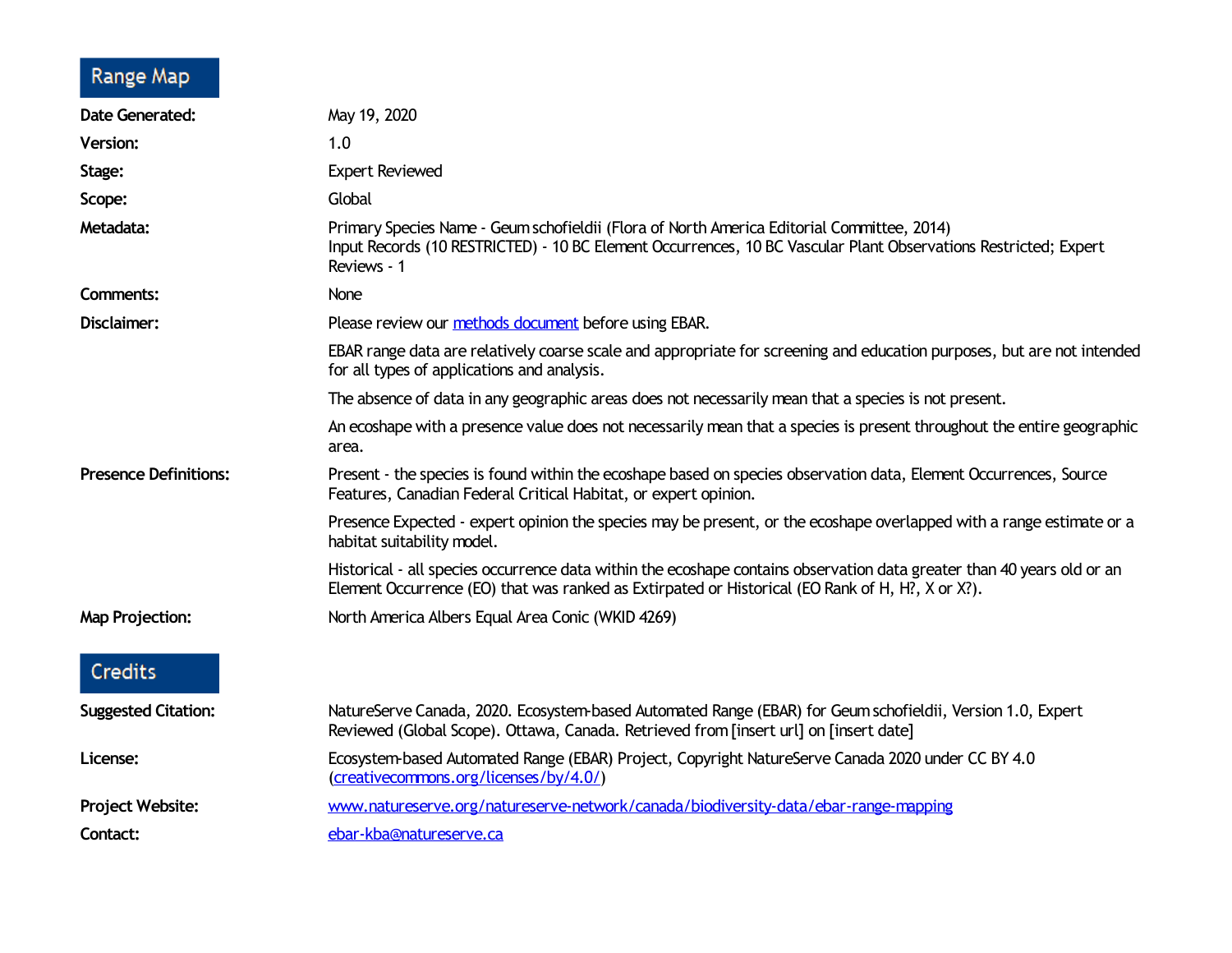| Invertebrate Animal - Ants, Wasps, and Sawflies - James Glasier, David McCorquodale<br><b>Reviewers by Taxa:</b><br>Invertebrate Animal - Bee Flies - Joel Kits<br>Invertebrate Animal - Bumble Bees - COSEWIC, Rich Hatfield<br>Invertebrate Animal - Butterflies and Skippers - Taylor Davis, Mark Elderkin, Chris Friesen, Sylvain Giguere, Cary<br>Hamel, Terrell Hyde, Jessica Petersen, Christian Schmidt, Stephanie Shepherd<br>Invertebrate Animal - Caddisflies - Andrew Rasmussen, Eleanor Gaines, Kyle Johnson<br>Invertebrate Animal - Dragonflies and Damselflies - Taylor Davis<br>Invertebrate Animal - Flower Flies or Hoverflies - Colin Jones, Jeff Skevington<br>Invertebrate Animal - Giant Silkworm and Royal Moths - Richard Westwood<br>Invertebrate Animal - Grasshoppers - Chris Bomar, David Cuthrell, Terrell Hyde, Dan Johnson, Colin Jones, James<br>Miskelly, Randi Mulder<br>Invertebrate Animal - Mason Bees - Jeremy Siemers, Lusha Tronstad<br>Invertebrate Animal - Mayflies - Lukas Jacobus<br>Invertebrate Animal - Millipedes and Centipedes - Joel Gibson<br>Invertebrate Animal - Other Beetles - David Cuthrell, Colin Jones |  |
|-----------------------------------------------------------------------------------------------------------------------------------------------------------------------------------------------------------------------------------------------------------------------------------------------------------------------------------------------------------------------------------------------------------------------------------------------------------------------------------------------------------------------------------------------------------------------------------------------------------------------------------------------------------------------------------------------------------------------------------------------------------------------------------------------------------------------------------------------------------------------------------------------------------------------------------------------------------------------------------------------------------------------------------------------------------------------------------------------------------------------------------------------------------------------|--|
|                                                                                                                                                                                                                                                                                                                                                                                                                                                                                                                                                                                                                                                                                                                                                                                                                                                                                                                                                                                                                                                                                                                                                                       |  |
|                                                                                                                                                                                                                                                                                                                                                                                                                                                                                                                                                                                                                                                                                                                                                                                                                                                                                                                                                                                                                                                                                                                                                                       |  |
|                                                                                                                                                                                                                                                                                                                                                                                                                                                                                                                                                                                                                                                                                                                                                                                                                                                                                                                                                                                                                                                                                                                                                                       |  |
|                                                                                                                                                                                                                                                                                                                                                                                                                                                                                                                                                                                                                                                                                                                                                                                                                                                                                                                                                                                                                                                                                                                                                                       |  |
|                                                                                                                                                                                                                                                                                                                                                                                                                                                                                                                                                                                                                                                                                                                                                                                                                                                                                                                                                                                                                                                                                                                                                                       |  |
|                                                                                                                                                                                                                                                                                                                                                                                                                                                                                                                                                                                                                                                                                                                                                                                                                                                                                                                                                                                                                                                                                                                                                                       |  |
|                                                                                                                                                                                                                                                                                                                                                                                                                                                                                                                                                                                                                                                                                                                                                                                                                                                                                                                                                                                                                                                                                                                                                                       |  |
|                                                                                                                                                                                                                                                                                                                                                                                                                                                                                                                                                                                                                                                                                                                                                                                                                                                                                                                                                                                                                                                                                                                                                                       |  |
|                                                                                                                                                                                                                                                                                                                                                                                                                                                                                                                                                                                                                                                                                                                                                                                                                                                                                                                                                                                                                                                                                                                                                                       |  |
|                                                                                                                                                                                                                                                                                                                                                                                                                                                                                                                                                                                                                                                                                                                                                                                                                                                                                                                                                                                                                                                                                                                                                                       |  |
|                                                                                                                                                                                                                                                                                                                                                                                                                                                                                                                                                                                                                                                                                                                                                                                                                                                                                                                                                                                                                                                                                                                                                                       |  |
|                                                                                                                                                                                                                                                                                                                                                                                                                                                                                                                                                                                                                                                                                                                                                                                                                                                                                                                                                                                                                                                                                                                                                                       |  |
|                                                                                                                                                                                                                                                                                                                                                                                                                                                                                                                                                                                                                                                                                                                                                                                                                                                                                                                                                                                                                                                                                                                                                                       |  |
| Invertebrate Animal - Other Flies and Keds - Joel Gibson                                                                                                                                                                                                                                                                                                                                                                                                                                                                                                                                                                                                                                                                                                                                                                                                                                                                                                                                                                                                                                                                                                              |  |
| Invertebrate Animal - Other Insects - Joel Gibson, Colin Jones, Joel Kits                                                                                                                                                                                                                                                                                                                                                                                                                                                                                                                                                                                                                                                                                                                                                                                                                                                                                                                                                                                                                                                                                             |  |
| Invertebrate Animal - Other Moths - Mike Burrell, Taylor Davis, Joel Gibson, Daniel Hipes, Kyle Johnson, Colin Jones,<br>John Klymko, Randi Mulder, Gregory Pohl, Christian Schmidt, Sarah Semmler, Robert Somes, Lusha Tronstad, Richard<br>Westwood                                                                                                                                                                                                                                                                                                                                                                                                                                                                                                                                                                                                                                                                                                                                                                                                                                                                                                                 |  |
| Invertebrate Animal - Papaipema Moths - Kyle Johnson, Gregory Pohl, Sarah Semmler                                                                                                                                                                                                                                                                                                                                                                                                                                                                                                                                                                                                                                                                                                                                                                                                                                                                                                                                                                                                                                                                                     |  |
| Invertebrate Animal - Robber Flies - Joel Gibson                                                                                                                                                                                                                                                                                                                                                                                                                                                                                                                                                                                                                                                                                                                                                                                                                                                                                                                                                                                                                                                                                                                      |  |
| Invertebrate Animal - Stoneflies - Suzanne Carrière, Boris Kondratieff                                                                                                                                                                                                                                                                                                                                                                                                                                                                                                                                                                                                                                                                                                                                                                                                                                                                                                                                                                                                                                                                                                |  |
| Invertebrate Animal - Terrestrial Snails - Annegret Nicolai                                                                                                                                                                                                                                                                                                                                                                                                                                                                                                                                                                                                                                                                                                                                                                                                                                                                                                                                                                                                                                                                                                           |  |
| Invertebrate Animal - Tiger Beetles - John Acorn, Taylor Davis, David McCorquodale, Robert Somes                                                                                                                                                                                                                                                                                                                                                                                                                                                                                                                                                                                                                                                                                                                                                                                                                                                                                                                                                                                                                                                                      |  |
| Invertebrate Animal - Tiger Moths - Randi Mulder, Christian Schmidt                                                                                                                                                                                                                                                                                                                                                                                                                                                                                                                                                                                                                                                                                                                                                                                                                                                                                                                                                                                                                                                                                                   |  |
| Invertebrate Animal - Worms, Leeches, and other Annelids - Joel Gibson                                                                                                                                                                                                                                                                                                                                                                                                                                                                                                                                                                                                                                                                                                                                                                                                                                                                                                                                                                                                                                                                                                |  |
| Nonvascular Plant - Liverworts - Richard Caners, Suzanne Carrière, Justin Fulkerson,                                                                                                                                                                                                                                                                                                                                                                                                                                                                                                                                                                                                                                                                                                                                                                                                                                                                                                                                                                                                                                                                                  |  |
| Nonvascular Plant - Mosses - Bruce Bennett, Richard Caners, Suzanne Carrière, Sue Vrilakas                                                                                                                                                                                                                                                                                                                                                                                                                                                                                                                                                                                                                                                                                                                                                                                                                                                                                                                                                                                                                                                                            |  |